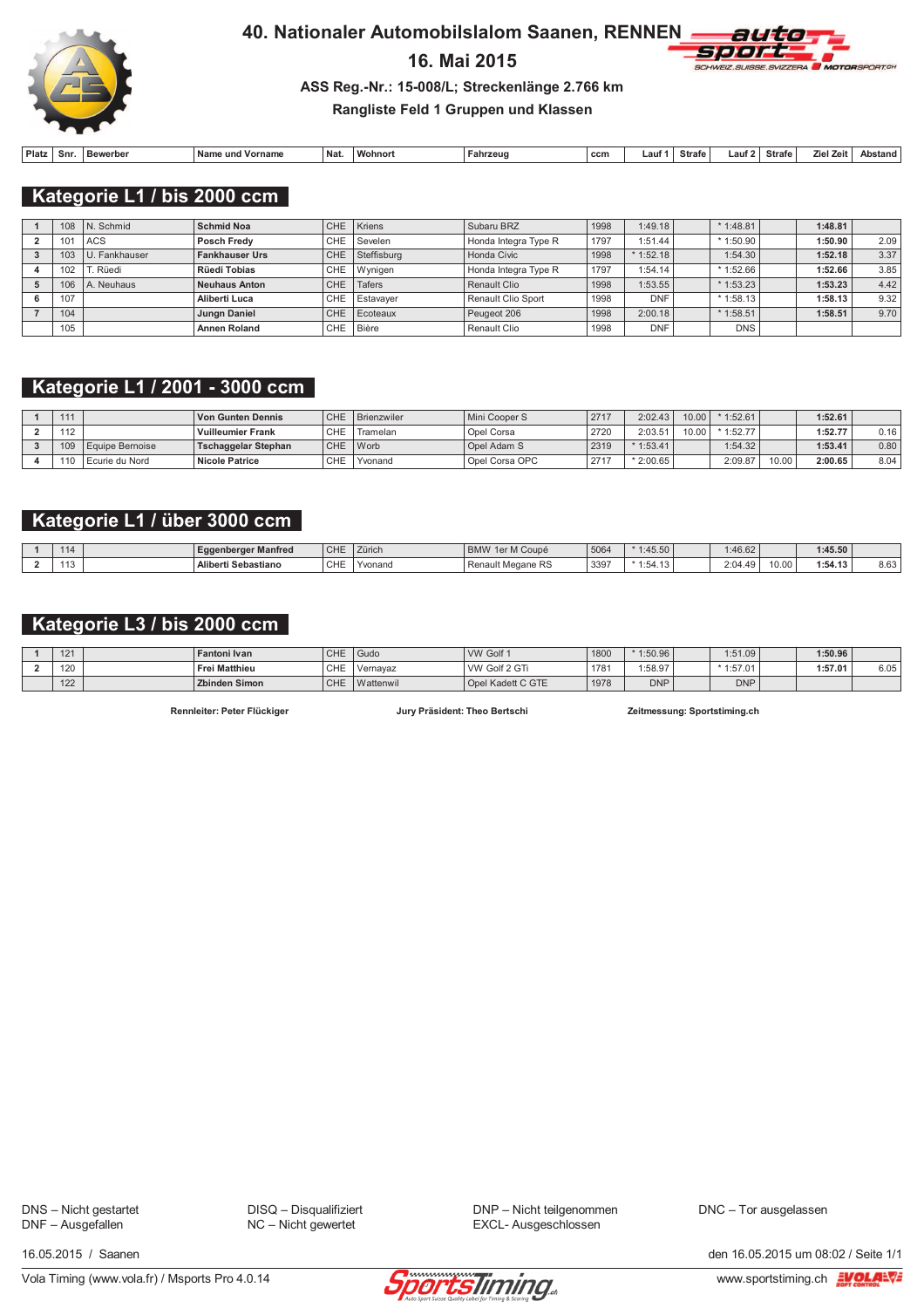

# 16. Mai 2015



### ASS Reg.-Nr.: 15-008/L; Streckenlänge 2.766 km

### Rangliste Feld 2 Gruppen und Klassen

| Platz | Snr. | <b>Bewerber</b> | Nam<br>Vorname<br>und | Nat. | <b>Mohnor</b> | Fahrzeud | ccm | ∟aut∵ | <b>Strafe</b> | ∟aut ' | Strafe | . Zei<br>7iel | Abstand |
|-------|------|-----------------|-----------------------|------|---------------|----------|-----|-------|---------------|--------|--------|---------------|---------|

Kategorie L2 / bis 1600 ccm

|                   | 211 |                        | <b>Fehr Sandro</b>     | CHE.       | Rorschacherberg     | Suzuki Swift Sport | 1586 | 1:48.64    |       | $*1:47.97$ | 1:47.97 |       |
|-------------------|-----|------------------------|------------------------|------------|---------------------|--------------------|------|------------|-------|------------|---------|-------|
|                   | 214 |                        | <b>Schopfer Julien</b> | <b>CHE</b> | Cossonav            | Peugeot 106 GTI    | 1587 | 1:49.38    |       | $*1:48.39$ | 1:48.39 | 0.42  |
|                   | 207 | Race Performance       | <b>Bleiker Bruno</b>   | CHE        | Bütschwil           | Suzuki Swift Sport | 1586 | 1:56.43    |       | $*1:48.74$ | 1:48.74 | 0.77  |
|                   | 206 | Ecurie Basilisk        | <b>Saner Andreas</b>   | <b>CHE</b> | Wahlen              | Suzuki Swift Sport | 1586 | $*1:49.33$ |       | 1:49.41    | 1:49.33 | 1.36  |
| 5                 | 205 | <b>MFO</b>             | Leiber Heiko           | CHE        | Dachsen             | Suzuki Swift Sport | 1586 | 1:58.92    | 10.00 | 1:49.35    | 1:49.35 | 1.38  |
|                   | 20  | Ecurie Basilisk        | <b>Denzer Gilbert</b>  | <b>CHE</b> | Basel               | Suzuki Swift       | 1586 | $*1:49.57$ |       | 1:50.72    | 1:49.57 | 1.60  |
|                   | 203 | <b>Ecurie Basilisk</b> | <b>Plattner Rolf</b>   | CHE        | Münchenstein        | Suzuki             | 1586 | 1:52.38    |       | $*1:52.37$ | 1:52.37 | 4.40  |
| 8                 | 204 | F. Keller              | Keller Fabio           | <b>CHE</b> | Safenwil            | Suzuki Swift Sport | 1586 | 2:02.28    | 10.00 | $*1:53.15$ | 1:53.15 | 5.18  |
|                   | 202 | Equipe Bernoise        | Gerber Bruno           | CHE        | Reutigen            | Suzuki Swift       | 1586 | $*1:56.27$ |       | 1:56.51    | 1:56.27 | 8.30  |
| 10                | 209 | <b>Ecurie Basilisk</b> | <b>Buess Bettina</b>   | <b>CHE</b> | Gelterkinden        | Suzuki Swift Sport | 1586 | 1:59.19    |       | $*1:57.36$ | 1:57.36 | 9.39  |
| 11                | 215 | $P$ . Kunz             | <b>Kunz Patrick</b>    | CHE        | Lützelflüh          | <b>VW Lupo GTi</b> | 1598 | 1:59.52    |       | $*1:57.93$ | 1:57.93 | 9.96  |
| $12 \overline{ }$ | 213 |                        | <b>Walther Thomas</b>  | <b>CHE</b> | Kräiligen           | Citroën Saxo 16V   | 1587 | $*1:59.54$ |       | 2:00.32    | 1:59.54 | 11.57 |
| 13                | 402 |                        | <b>Schild Marcel</b>   | CHE        | Schwanden b. Brienz | Suzuki Swift Sport | 1586 | 2:01.72    |       | $*2:01.59$ | 2:01.59 | 13.62 |
| 14                | 210 | U. Gerber              | Gerber Urs             | <b>CHE</b> | Wimmis              | Suzuki Swift       | 1586 | $*2:08.63$ |       | 2:08.79    | 2:08.63 | 20.66 |

# Kategorie L2 / 1601 - 2000 ccm

|    | $22^{\circ}$ | <b>Ecurie Basilisk</b> | <b>Piccinato Giuliano</b> | CHE. | Bättwil          | Honda Integra             | 1797 | 1:43.80    |       | $*1:43.37$ |       | 1:43.37 |       |
|----|--------------|------------------------|---------------------------|------|------------------|---------------------------|------|------------|-------|------------|-------|---------|-------|
|    | 222          | ACS                    | <b>Stergiadis Ioannis</b> | CHE  | Dübendorf        | Honda Integra             | 1797 | 1:56.99    | 10.00 | $*1:45.33$ |       | 1:45.33 | 1.96  |
|    | 224          | <b>Ecurie Basilisk</b> | Zürcher Roberto           | CHE. | Bättwil          | Honda Integra Type R      | 1800 | 1:46.48    |       | $*1:46.15$ |       | 1:46.15 | 2.78  |
|    | 231          | M. Vieira              | <b>Vieira Miguel</b>      | CHE  | Unterengstringen | Renault Clio R            | 1998 | $*1:46.94$ |       | 1:48.07    |       | 1:46.94 | 3.57  |
| 5  | 217          | Gruyère Racing Team    | Devaud Benjamin           | CHE. | Montreux         | VW Golf 16v               | 1780 | 1:51.14    |       | $*1:47.15$ |       | 1:47.15 | 3.78  |
| 6  | 229          |                        | <b>Mantadakis losif</b>   | CHE  | Kloten           | Renault Clio              | 1998 | 1:48.47    |       | $*1:47.87$ |       | 1:47.87 | 4.50  |
|    | 220          | Equipe Bernoise        | Niklaus Jürg              | CHE. | Heimberg         | Honda Integra             | 1797 | $*1:47.90$ |       | 1:49.40    |       | 1:47.90 | 4.53  |
| 8  | 228          |                        | <b>Mantadakis George</b>  | CHE  | Oberenastringen  | Renault Clio              | 1998 | <b>DNC</b> |       | $*1:49.47$ |       | 1:49.47 | 6.10  |
|    | 227          | Ecurie du Nord         | Henchoz Léonard           | CHE. | Gollion          | Renault Clio              | 1998 | 1:53.29    |       | $*1:52.56$ |       | 1:52.56 | 9.19  |
| 10 | 223          | P. Gerber              | <b>Gerber Patrick</b>     | CHE  | Wimmis           | Honda Integra             | 1797 | 1:54.31    |       | $*1:52.61$ |       | 1:52.61 | 9.24  |
| 11 | 230          |                        | <b>Falabretti Mario</b>   | CHE. | Wangen a, Aare   | Renault Clio 16V Ragnotti | 1998 | $*1:54.41$ |       | 2:04.34    | 10.00 | 1:54.41 | 11.04 |
| 12 | 226          |                        | <b>Bylang Kurt</b>        | CHE  | Fulenbach        | Renault Clio              | 1998 | $*2:15.23$ |       | 2:22.76    | 10.00 | 2:15.23 | 31.86 |

### Kategorie L2 / 2001 - 3000 ccm

| 413 |                     | <b>Baumeler Lars</b>     |     | CHE Wabern     | Mini Cooper JCW      | 2717 | 1:47.79 |       | $*1:47.71$  | 1:47.71 |      |
|-----|---------------------|--------------------------|-----|----------------|----------------------|------|---------|-------|-------------|---------|------|
| 236 | <b>ACS</b>          | <b>Stadelmann Franz</b>  | CHE | Oberkirch      | Mini Cooper S        | 2717 | 1:55.33 |       | $*1:50.46$  | 1:50.46 | 2.75 |
| 235 | <b>ACS</b>          | <b>Gantner Christian</b> |     | CHE Winterthur | Mini Cooper S        | 2717 | 1:53.00 |       | $*1:51.65$  | 1:51.65 | 3.94 |
|     | 233 C. De Francesco | De Francesco Claudio     | CHE | l Pfäffikon    | Fiat Punto Abarth SS | 2326 | 1:54.65 |       | $* 1:52.02$ | 1:52.02 | 4.31 |
| 234 | <b>IRCU</b>         | <b>Brunner Peter</b>     |     | CHE   Flawil   | Mini Cooper S        | 2717 | 2:04.48 | 10.00 | 1:54.53     | 1:54.53 | 6.82 |

## Kategorie L2 / 3001 - 3500 ccm

| 237 |                 | <b>Drack Patrick</b>        |            | CHE Hausen    | <b>BMW M3 CSL</b>       | 3246 | $*1:42.28$ |       | 1:46.39     |       | 1:42.28 |       |
|-----|-----------------|-----------------------------|------------|---------------|-------------------------|------|------------|-------|-------------|-------|---------|-------|
| 242 | Equipe Bernoise | <b>Hofmänner Thomas</b>     | CHE        | l Bern        | Mitsubishi Lancer Evo X | 3397 | 1:51.96    | 10.00 | $*$ 1:42.79 |       | 1:42.79 | 0.51  |
| 243 |                 | <b>Wiedemer Reto</b>        | <b>CHE</b> | Pragg-Jenaz   | <b>VW Scirocco</b>      | 3400 | 1:51.01    |       | $*1:49.79$  |       | 1:49.79 | 7.51  |
| 24  | Equipe Bernoise | <b>Hofmaenner Christian</b> | CHE        | Hünenberg See | Mitsubishi Lancer Evo X | 3397 | 1:55.83    | 10.00 | $*1:52.94$  | 10.00 | 1:52.94 | 10.66 |
| 232 | Ecurie du Nord  | <b>Langhi Damien</b>        | CHE        | Penthalaz     | Renault Megane          | 1998 | 1:59.78    |       | $*1:53.76$  |       | 1:53.76 | 11.48 |
| 240 |                 | Röthlisberger Alain         | <b>CHE</b> | Bonfol        | Fiat Coupe 20v          | 3397 | 1:55.55    |       | $*1:55.03$  |       | 1:55.03 | 12.75 |
| 238 |                 | <b>Bertrand Bernard</b>     | <b>CHE</b> | Lucens        | Mitsubishi              | 3395 | <b>DNC</b> |       | $*2:10.89$  |       | 2:10.89 | 28.61 |
| 239 |                 | Orsino Lorenzo              | CHE        | Suisse        | Mitsubishi Lancer Evo   | 3395 | <b>DNC</b> |       | <b>DNC</b>  | 10.00 |         |       |

# Kategorie L2 / über 3500 ccm

|     | 249 Sträuli Motorsport | Nassimbeni Fabio      |            | CHE   Hinwil    | BMW 1er M Coupé        | 5064 | $*1:38.57$ | 1:39.17     | 1:38.57 |       |
|-----|------------------------|-----------------------|------------|-----------------|------------------------|------|------------|-------------|---------|-------|
| 245 | RCU                    | Müller Jüra           |            | CHE St. Gallen  | Mazda 3MPS             | 3844 | 1:45.48    | $*$ 1:44.92 | 1:44.92 | 6.35  |
| 248 | Ecurie la Meute        | <b>Hahn Frédéric</b>  | CHE Prilly |                 | Subaru WRX STI AWD     | 4177 | 1:53.96    | $*1:52.64$  | 1:52.64 | 14.07 |
| 247 |                        | <b>Bernard Cédric</b> | CHE        | Lavev-Village   | Subaru WRX STI         | 4177 | 1:57.52    | $*1:54.47$  | 1:54.47 | 15.90 |
| 246 |                        | <b>Dreier Patric</b>  |            | CHE Fehraltdorf | Subaru Impreza WRX Sti | 4177 | <b>DNS</b> | <b>DNS</b>  |         |       |

Rennleiter: Peter Flückiger

Jury Präsident: Theo Bertschi

Zeitmessung: Sportstiming.ch

DNS - Nicht gestartet<br>DNF - Ausgefallen

DISQ - Disqualifiziert NC - Nicht gewertet

DNP - Nicht teilgenommen EXCL- Ausgeschlossen

DNC - Tor ausgelassen

16.05.2015 / Saanen



den 16.05.2015 um 12:56 / Seite 1/1

www.sportstiming.ch EVOLANT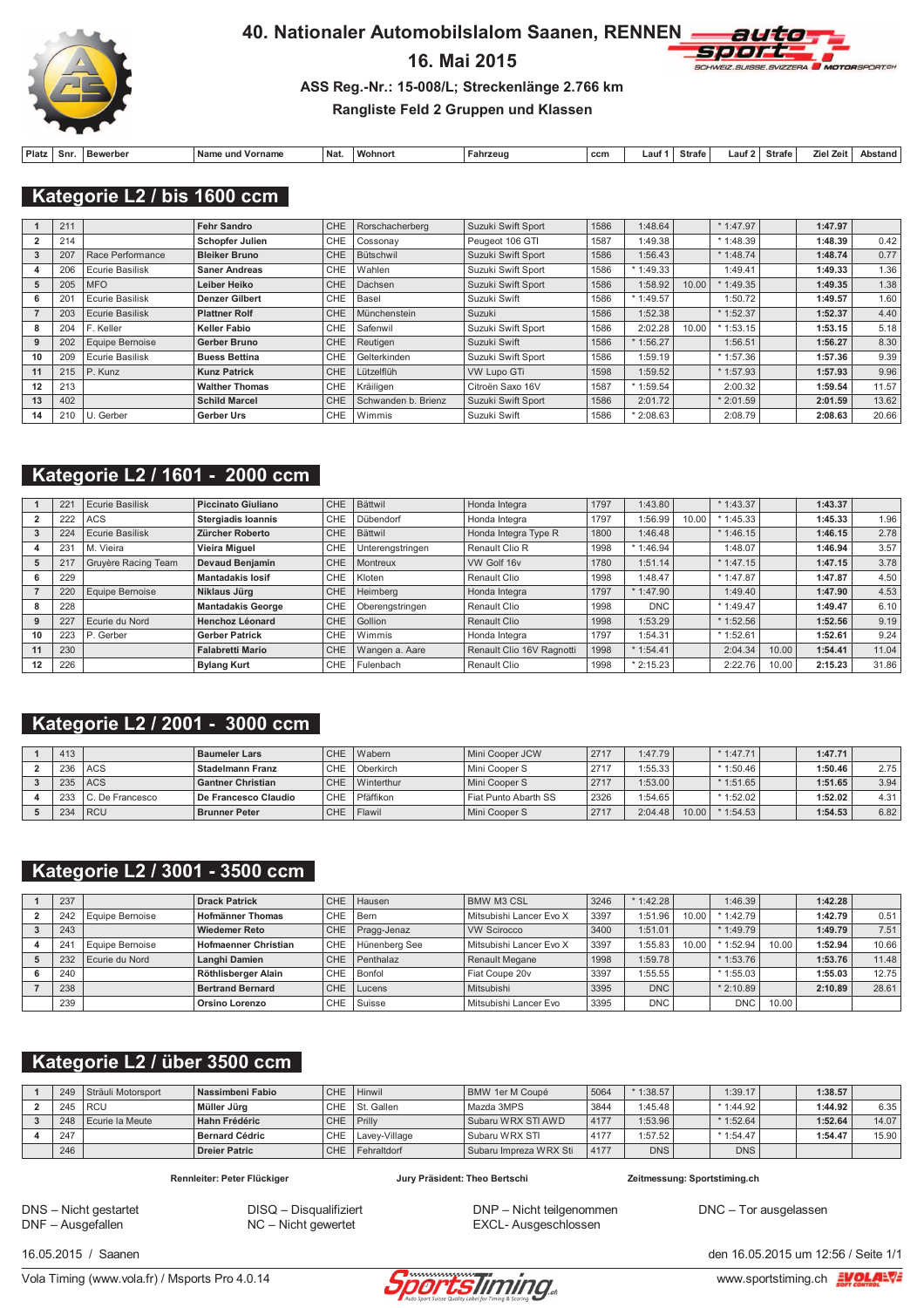

# 16. Mai 2015



#### ASS Reg.-Nr.: 15-008/L; Streckenlänge 2.766 km

### Rangliste Feld 4 Gruppen und Klassen

| Platz<br>Nam.<br>Snr.<br>Vorr.<br>Bewerber<br>∙ unc | Na<br>name | Wohnor | Fahrzeud | ccn | _aut | Strafe | Laut | <b>Strafe</b><br>$\mathbf{r}$ | Ziel Zeit | Abstand |
|-----------------------------------------------------|------------|--------|----------|-----|------|--------|------|-------------------------------|-----------|---------|

Kategorie L4 / bis 1600 ccm

| 403 |                     | <b>Holzer Walter</b> | <b>CHE</b> | <sup>'</sup> Süderen | Honda Civic    | 1595 | 1:49.23    | 1:50.08 |       | 1:49.23 |          |
|-----|---------------------|----------------------|------------|----------------------|----------------|------|------------|---------|-------|---------|----------|
| 401 | Traiectoire<br>Team | Steiner Frédéric     | CHE        | Mossel               | <b>VW Polo</b> | 1389 | $*1:56.96$ | 2:07.88 | 10.00 | 1:56.96 | 772<br>. |
| 404 | Kälin               | <b>Kälin Dominik</b> | <b>CHE</b> | Quarten              | Honda CRX      | 1598 | $*2:00.25$ | 2:01.08 |       | 2:00.25 | 11.02    |

## Kategorie L4 / 1601 - 2000 ccm

| 409 |                        | <b>Breiter Dominik</b>     | <b>CHE</b> | Wila        | Opel Kadett E GSi | 1998 | 1:44.69     |       | $*1:44.13$  |       | 1:44.13 |       |
|-----|------------------------|----------------------------|------------|-------------|-------------------|------|-------------|-------|-------------|-------|---------|-------|
| 408 | Racing Club Airbag     | <b>Jaberg Marco</b>        | <b>CHE</b> | Reichenbach | Honda Integra     | 1797 | 1:46.30     |       | $*$ 1:45.90 |       | 1:45.90 | 1.77  |
| 407 | <b>Ecurie Basilisk</b> | <b>Suhr Reiner</b>         | <b>CHE</b> | Basel       | Lotus Exige MkI   | 1796 | 1:47.24     |       | $*1:46.11$  |       | 1:46.11 | 1.98  |
| 219 | Ecurie la Meute        | CHE<br><b>Mora Olivier</b> |            | Cologny     | Lotus Exige Cup   | 1796 | 1:47.60     |       | $*$ 1:47.49 |       | 1:47.49 | 3.36  |
| 410 | A. Barraud             | <b>Barraud Alain</b>       | <b>CHE</b> | Morges      | Renault Clio      | 1998 | 1:47.85     |       | $*$ 1:47.55 |       | 1:47.55 | 3.42  |
| 218 | Ecurie la Meute        | <b>Rais Francois</b>       | <b>CHE</b> | Puplinge    | Lotus Elise Mkl   | 1796 | $*$ 1:48.72 |       | 1:49.45     |       | 1:48.72 | 4.59  |
| 41  | Racing Club Airbag     | <b>Neuhaus Thomas</b>      | CHE        | Windisch    | Ford Fiesta ST    | 1999 | 2:10.15     | 10.00 | $*$ 1:57.99 |       | 1:57.99 | 13.86 |
| 405 | H. Weamüller           | Wegmüller Hansjürg         | <b>CHE</b> | Diessbach   | Lotus Elise Mkll  | 1796 | $*1:59.87$  | 10.00 | 2:10.16     | 20.00 | 1:59.87 | 15.74 |

### Kategorie L4 / über 2000 ccm

|    | 422 | Ecurie Biennoise | <b>Grandiean André</b>            | CHE        | Nidau          | Chevrolet Corvette Z06 | 7011 | 1:47.79    | 10.00 | 1:38.70    |       | 1:38.70 |       |
|----|-----|------------------|-----------------------------------|------------|----------------|------------------------|------|------------|-------|------------|-------|---------|-------|
|    | 244 | D. Koch          | <b>Koch Daniel</b>                | <b>CHE</b> | Oberrüti       | Porsche GT3 RS         | 3800 | 1:43.09    |       | $*1:41.09$ |       | 1:41.09 | 2.39  |
|    | 250 | Ecurie la Meute  | <b>Monnay Julien</b>              | CHE.       | Aïre-Le Lignon | Lotus Exige V6 Cup     | 5875 | $*1:41.42$ |       | 1:50.85    | 10.00 | 1:41.42 | 2.72  |
|    | 412 |                  | <b>Agoras Spiro</b>               | CHE.       | Zürich         | Mini Cooper JCW        | 2717 | $*1:44.32$ |       | 1:53.51    | 10.00 | 1:44.32 | 5.62  |
|    | 417 |                  | <b>Guex Michaël</b>               | CHE.       | Dompierre      | BMW M3                 | 3202 | $*1:45.31$ |       | 1:45.89    |       | 1:45.31 | 6.61  |
| 6  | 415 | Bemani           | <b>Bollhalder Hermann</b>         | <b>CHE</b> | Wattwil        | Lotus Elise R Bemani   | 3053 | $*1:45.42$ |       | 1:45.56    |       | 1:45.42 | 6.72  |
|    | 416 | M. Dondeynaz     | <b>Dondevnaz Michel</b>           | CHE.       | Gimel          | BMW M3                 | 3201 | 1:48.77    |       | $*1:48.27$ |       | 1:48.27 | 9.57  |
| 8  | 419 |                  | <b>Ugur Deniz</b>                 | CHE.       | Zürich         | Renault Megane RS 275  | 3397 | 1:52.61    |       | $*1:48.67$ |       | 1:48.67 | 9.97  |
| 9  | 414 | A. Vögeli        | Vögeli Andreas                    | CHE.       | Döttingen      | <b>BMW M3 E36</b>      | 2990 | $*1:49.33$ |       | <b>DNS</b> |       | 1:49.33 | 10.63 |
| 10 | 420 | Ecurie Biennoise | <b>Miglierina Edi</b>             | CHE.       | Nidau          | Porsche 911            | 3600 | $*1:52.41$ |       | 1:53.07    |       | 1:52.41 | 13.71 |
| 11 | 406 | <b>ACS</b>       | Nüssli Christian                  | CHE.       | Ebnat-Kappel   | Lotus Elise S CR       | 1796 | 1:52.98    |       | $*1:52.68$ |       | 1:52.68 | 13.98 |
| 12 | 418 |                  | <b>CHE</b><br><b>Graf Claudio</b> |            | Wetzikon       | BMW M3                 | 3246 | 1:57.69    |       | $*1:55.72$ |       | 1:55.72 | 17.02 |

## **Swiss Corvette Club**

| 428 | <b>Wiget André</b>         | CHE        | Büren an der Aare | Chevrolet Corvette                | 7000 | $*1:41.21$  | DNC I       | 1:41.21 |       |
|-----|----------------------------|------------|-------------------|-----------------------------------|------|-------------|-------------|---------|-------|
| 429 | <b>Appenzeller Michael</b> | CHE        | Rüschlikon        | Chevrolet Corvette Z06            | 7011 | 1:43.56     | $*1.42.73$  | 1:42.73 | 1.52  |
| 424 | <b>Appenzeller Frank</b>   | CHE        | Rüschlikon        | Chevrolet Corvette Stingray Au    | 6162 | 1:44.22     | $*1:44.15$  | 1:44.15 | 2.94  |
| 425 | Feuz Remo                  | CHE        | Hofstetten        | Chevrolet Corvette Z06            | 7011 | 1:50.95     | $*$ 1:45.34 | 1:45.34 | 4.13  |
| 427 | <b>Burghold Bernhard</b>   | CHE        | Bern              | Chevrolet Corvette Z06            | 6998 | 1:53.76     | $*$ 1:50.64 | 1:50.64 | 9.43  |
| 423 | <b>Witzig Peter</b>        | <b>CHE</b> | Aeschi bei Spiez  | Chevrolet Corvette C5, Z06   5700 |      | 1:56.78     | $*$ 1:54.86 | 1:54.86 | 13.65 |
| 426 | Betschart Jürg             | <b>CHE</b> | Büren a. Aare     | Chevrolet Corvette C6             | 6200 | $*$ 1:55.79 | 1:56.75     | 1:55.79 | 14.58 |

Rennleiter: Peter Flückiger

Jury Präsident: Theo Bertschi

Zeitmessung: Sportstiming.ch

DNS - Nicht gestartet<br>DNF - Ausgefallen

DISQ - Disqualifiziert NC - Nicht gewertet

DNP - Nicht teilgenommen EXCL- Ausgeschlossen

DNC - Tor ausgelassen

16.05.2015 / Saanen



den 16.05.2015 um 17:05 / Seite 1/1 www.sportstiming.ch EVOLA=V=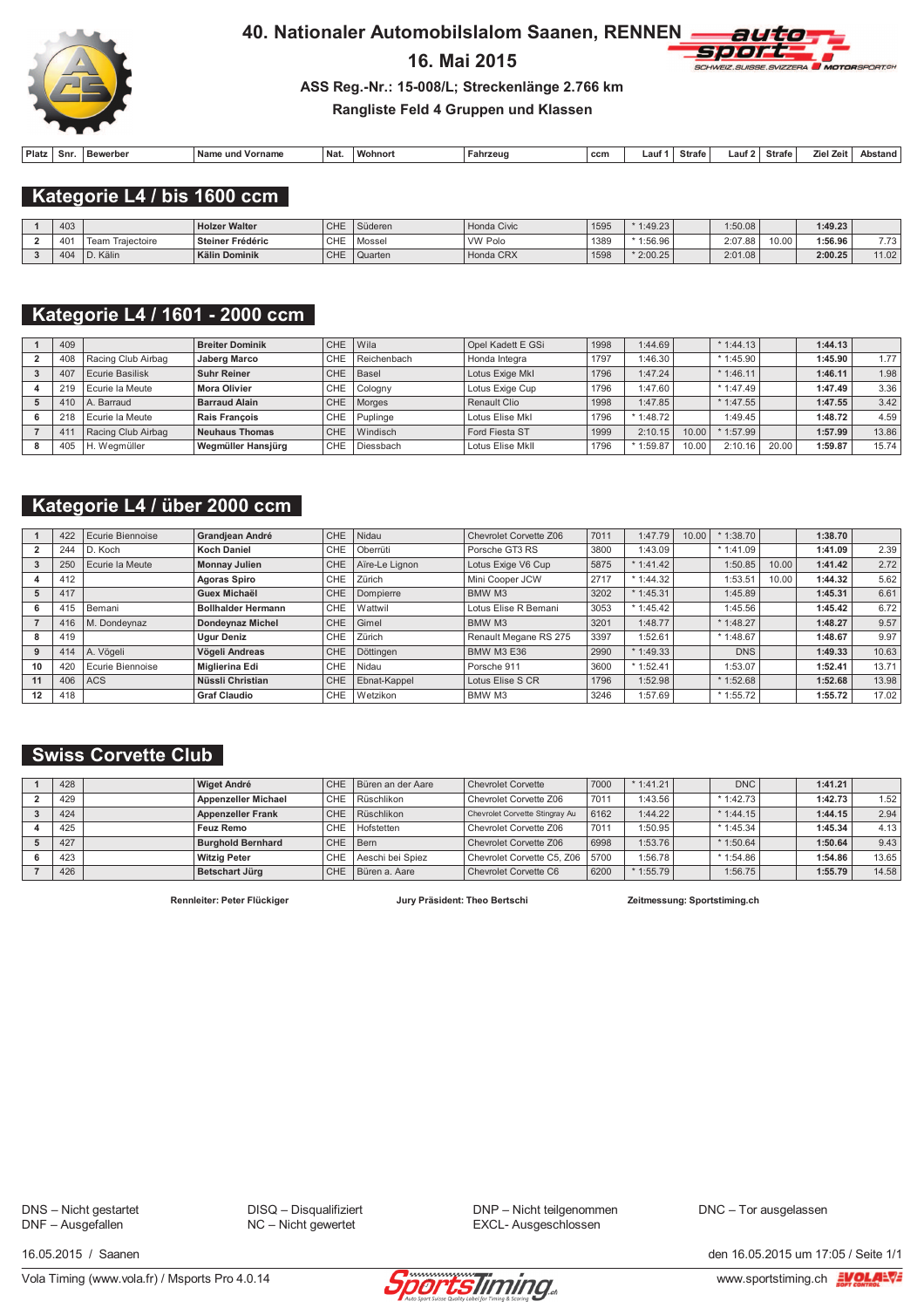

# 16. Mai 2015



#### ASS Reg.-Nr.: 15-008/L; Streckenlänge 2.766 km

### **Gesamtklassement (Scratch) Local**

|                         | Platz   Sfir.   Gr/Ni |             | pewerpe                | name unu vorname            |             | <b>MOULD</b>      | ranrzeug                       | CCIII |            | Laur <b>I</b> Strate | Laur 4 I   | Strafe | ziel zeit j | Abstand |
|-------------------------|-----------------------|-------------|------------------------|-----------------------------|-------------|-------------------|--------------------------------|-------|------------|----------------------|------------|--------|-------------|---------|
|                         |                       |             |                        |                             |             |                   |                                |       |            |                      |            |        |             |         |
| $\overline{1}$          | 249                   | L2+3500     | Sträuli Motorsport     | Nassimbeni Fabio            | CHE         | Hinwil            | BMW 1er M Coupé                | 5064  | * 1:38.57  |                      | 1:39.17    |        | 1:38.57     |         |
| $\overline{\mathbf{2}}$ | 422                   | L4+2000     | Ecurie Biennoise       | Grandjean André             | CHE         | Nidau             | Chevrolet Corvette Z06         | 7011  | 1:47.79    | 10.00                | * 1:38.70  |        | 1:38.70     | 0.13    |
| 3                       | 244                   | L4+2000     | D. Koch                | <b>Koch Daniel</b>          | CHE         | Oberrüti          | Porsche GT3 RS                 | 3800  | 1:43.09    |                      | * 1:41.09  |        | 1:41.09     | 2.52    |
| $\overline{\mathbf{4}}$ | 428                   | SCC         |                        | Wiget André                 | CHE         | Büren an der Aare | Chevrolet Corvette             | 7000  | * 1:41.21  |                      | <b>DNC</b> |        | 1:41.21     | 2.64    |
| 5                       | 250                   | L4+2000     | Ecurie la Meute        | <b>Monnay Julien</b>        | CHE         | Aïre-Le Lignon    | Lotus Exige V6 Cup             | 5875  | $*1:41.42$ |                      | 1:50.85    | 10.00  | 1:41.42     | 2.85    |
| 6                       | 237                   | L2-3500     |                        | <b>Drack Patrick</b>        | CHE         | Hausen            | BMW M3 CSL                     | 3246  | * 1:42.28  |                      | 1:46.39    |        | 1:42.28     | 3.71    |
|                         |                       |             |                        |                             |             |                   |                                |       |            |                      |            |        |             |         |
| $\overline{7}$          | 429                   | <b>SCC</b>  |                        | <b>Appenzeller Michael</b>  | CHE         | Rüschlikon        | Chevrolet Corvette Z06         | 7011  | 1:43.56    |                      | * 1:42.73  |        | 1:42.73     | 4.16    |
| 8                       | 242                   | L2-3500     | Equipe Bernoise        | <b>Hofmänner Thomas</b>     | CHE         | Bern              | Mitsubishi Lancer Evo X        | 3397  | 1:51.96    | 10.00                | * 1:42.79  |        | 1:42.79     | 4.22    |
| 9                       | 221                   | L2-2000     | Ecurie Basilisk        | <b>Piccinato Giuliano</b>   | CHE         | <b>Bättwil</b>    | Honda Integra                  | 1797  | 1:43.80    |                      | * 1:43.37  |        | 1:43.37     | 4.80    |
| 10                      | 409                   | L4-2000     |                        | <b>Breiter Dominik</b>      | CHE         | Wila              | Opel Kadett E GSi              | 1998  | 1:44.69    |                      | * 1:44.13  |        | 1:44.13     | 5.56    |
| 11                      | 424                   | SCC         |                        | <b>Appenzeller Frank</b>    | CHE         | Rüschlikon        | Chevrolet Corvette Stingray Au | 6162  | 1:44.22    |                      | * 1:44.15  |        | 1:44.15     | 5.58    |
| 12                      | 412                   | $L4 + 2000$ |                        | <b>Agoras Spiro</b>         | CHE         | Zürich            | Mini Cooper JCW                | 2717  | * 1:44.32  |                      | 1:53.51    | 10.00  | 1:44.32     | 5.75    |
| 13                      | 245                   | L2+3500     | <b>RCU</b>             | Müller Jürg                 | CHE         | St. Gallen        | Mazda 3MPS                     | 3844  | 1:45.48    |                      | * 1:44.92  |        | 1:44.92     | 6.35    |
| 14                      | 417                   | L4+2000     |                        | <b>Guex Michaël</b>         | CHE         | Dompierre         | BMW M3                         | 3202  | * 1:45.31  |                      | 1:45.89    |        | 1:45.31     | 6.74    |
|                         |                       |             |                        |                             |             |                   |                                |       |            |                      |            |        |             |         |
| 15                      | 222                   | L2-2000     | <b>ACS</b>             | <b>Stergiadis loannis</b>   | CHE         | Dübendorf         | Honda Integra                  | 1797  | 1:56.99    | 10.00                | * 1:45.33  |        | 1:45.33     | 6.76    |
| 16                      | 425                   | SCC         |                        | <b>Feuz Remo</b>            | CHE         | Hofstetten        | Chevrolet Corvette Z06         | 7011  | 1:50.95    |                      | * 1:45.34  |        | 1:45.34     | 6.77    |
| 17                      | 415                   | L4+2000     | Bemani                 | <b>Bollhalder Hermann</b>   | CHE         | Wattwil           | Lotus Elise R Bemani           | 3053  | $*1:45.42$ |                      | 1:45.56    |        | 1:45.42     | 6.85    |
| 18                      | 114                   | $L1 + 3000$ |                        | <b>Eggenberger Manfred</b>  | CHE         | Zürich            | BMW 1er M Coupé                | 5064  | * 1:45.50  |                      | 1:46.62    |        | 1:45.50     | 6.93    |
| 19                      | 408                   | L4-2000     | Racing Club Airbag     | <b>Jaberg Marco</b>         | CHE         | Reichenbach       | Honda Integra                  | 1797  | 1:46.30    |                      | * 1:45.90  |        | 1:45.90     | 7.33    |
| 20                      | 407                   | L4-2000     | Ecurie Basilisk        | <b>Suhr Reiner</b>          | CHE         | Basel             | Lotus Exige Mkl                | 1796  | 1:47.24    |                      | * 1:46.11  |        | 1:46.11     | 7.54    |
| 21                      | 224                   | L2-2000     | Ecurie Basilisk        | Zürcher Roberto             | CHE         | <b>Bättwil</b>    | Honda Integra Type R           | 1800  | 1:46.48    |                      | * 1:46.15  |        | 1:46.15     | 7.58    |
|                         |                       |             |                        |                             |             |                   |                                |       |            |                      |            |        |             |         |
| 22                      | 231                   | L2-2000     | M. Vieira              | <b>Vieira Miguel</b>        | CHE         | Unterengstringen  | Renault Clio R                 | 1998  | * 1:46.94  |                      | 1:48.07    |        | 1:46.94     | 8.37    |
| 23                      | 217                   | L2-2000     | Gruyère Racing Team    | <b>Devaud Benjamin</b>      | CHE         | Montreux          | VW Golf 16v                    | 1780  | 1:51.14    |                      | $*1:47.15$ |        | 1:47.15     | 8.58    |
| 24                      | 219                   | L4-2000     | Ecurie la Meute        | Mora Olivier                | CHE         | Cologny           | Lotus Exige Cup                | 1796  | 1:47.60    |                      | * 1:47.49  |        | 1:47.49     | 8.92    |
| 25                      | 410                   | L4-2000     | A. Barraud             | <b>Barraud Alain</b>        | CHE         | Morges            | Renault Clio                   | 1998  | 1:47.85    |                      | * 1:47.55  |        | 1:47.55     | 8.98    |
| 26                      | 413                   | L2-3000     |                        | <b>Baumeler Lars</b>        | CHE         | Wabern            | Mini Cooper JCW                | 2717  | 1:47.79    |                      | * 1:47.71  |        | 1:47.71     | 9.14    |
| 27                      | 229                   | L2-2000     |                        | <b>Mantadakis losif</b>     | CHE         | Kloten            | Renault Clio                   | 1998  | 1:48.47    |                      | * 1:47.87  |        | 1:47.87     | 9.30    |
| 28                      | 220                   | L2-2000     | Equipe Bernoise        | Niklaus Jürg                | CHE         | Heimberg          | Honda Integra                  | 1797  | * 1:47.90  |                      | 1:49.40    |        | 1:47.90     | 9.33    |
| 29                      | 211                   | L2-1600     |                        | <b>Fehr Sandro</b>          | CHE         | Rorschacherberg   | Suzuki Swift Sport             | 1586  | 1:48.64    |                      | * 1:47.97  |        | 1:47.97     | 9.40    |
| 30                      | 416                   | L4+2000     | M. Dondeynaz           |                             | CHE         | Gimel             | BMW M3                         | 3201  | 1:48.77    |                      | * 1:48.27  |        | 1:48.27     | 9.70    |
|                         |                       |             |                        | <b>Dondeynaz Michel</b>     |             |                   |                                |       |            |                      |            |        | 1:48.39     |         |
| 31                      | 214                   | L2-1600     |                        | <b>Schopfer Julien</b>      | CHE         | Cossonay          | Peugeot 106 GTI                | 1587  | 1:49.38    |                      | * 1:48.39  |        |             | 9.82    |
| 32                      | 419                   | L4+2000     |                        | <b>Ugur Deniz</b>           | CHE         | Zürich            | Renault Megane RS 275          | 3397  | 1:52.61    |                      | * 1:48.67  |        | 1:48.67     | 10.10   |
| 33                      | 218                   | L4-2000     | Ecurie la Meute        | <b>Rais François</b>        | CHE         | Puplinge          | Lotus Elise Mkl                | 1796  | * 1:48.72  |                      | 1:49.45    |        | 1:48.72     | 10.15   |
| 34                      | 207                   | L2-1600     | Race Performance       | <b>Bleiker Bruno</b>        | CHE         | Bütschwil         | Suzuki Swift Sport             | 1586  | 1:56.43    |                      | $*1:48.74$ |        | 1:48.74     | 10.17   |
| 35                      | 108                   | L1-2000     | N. Schmid              | <b>Schmid Noa</b>           | CHE         | Kriens            | Subaru BRZ                     | 1998  | 1:49.18    |                      | * 1:48.81  |        | 1:48.81     | 10.24   |
| 36                      | 403                   | L4-1600     |                        | <b>Holzer Walter</b>        | CHE         | Süderen           | Honda Civic                    | 1595  | * 1:49.23  |                      | 1:50.08    |        | 1:49.23     | 10.66   |
| 37                      | 414                   | L4+2000     | A. Vögeli              | Vögeli Andreas              | CHE         | Döttingen         | BMW M3 E36                     | 2990  | * 1:49.33  |                      | <b>DNS</b> |        | 1:49.33     | 10.76   |
| 37                      | 206                   | L2-1600     | Ecurie Basilisk        | <b>Saner Andreas</b>        | CHE         | Wahlen            | Suzuki Swift Sport             | 1586  | * 1:49.33  |                      | 1:49.41    |        | 1:49.33     | 10.76   |
|                         |                       |             | <b>MFO</b>             |                             | CHE         |                   |                                |       | 1:58.92    | 10.00                | * 1:49.35  |        | 1:49.35     |         |
| 39                      | 205                   | L2-1600     |                        | Leiber Heiko                |             | Dachsen           | Suzuki Swift Sport             | 1586  |            |                      |            |        |             | 10.78   |
| 40                      | 228                   | L2-2000     |                        | <b>Mantadakis George</b>    | CHE         | Oberengstringen   | Renault Clio                   | 1998  | <b>DNC</b> |                      | * 1:49.47  |        | 1:49.47     | 10.90   |
| 41                      | 201                   | L2-1600     | <b>Ecurie Basilisk</b> | <b>Denzer Gilbert</b>       | CHE         | Basel             | Suzuki Swift                   | 1586  | * 1:49.57  |                      | 1:50.72    |        | 1:49.57     | 11.00   |
| 42                      | 243                   | L2-3500     |                        | <b>Wiedemer Reto</b>        | CHE         | Pragg-Jenaz       | <b>VW Scirocco</b>             | 3400  | 1:51.01    |                      | * 1:49.79  |        | 1:49.79     | 11.22   |
| 43                      | 236                   | L2-3000     | ACS                    | <b>Stadelmann Franz</b>     | CHE         | Oberkirch         | Mini Cooper S                  | 2717  | 1:55.33    |                      | * 1:50.46  |        | 1:50.46     | 11.89   |
| 44                      | 427                   | SCC         |                        | <b>Burghold Bernhard</b>    | CHE         | Bern              | Chevrolet Corvette Z06         | 6998  | 1:53.76    |                      | * 1:50.64  |        | 1:50.64     | 12.07   |
| 45                      | 101                   | L1-2000     | <b>ACS</b>             | <b>Posch Fredy</b>          | CHE         | Sevelen           | Honda Integra Type R           | 1797  | 1:51.44    |                      | * 1:50.90  |        | 1:50.90     | 12.33   |
| 46                      | 121                   | L3-2000     |                        | Fantoni Ivan                | CHE         | Gudo              | VW Golf 1                      | 1800  | * 1:50.96  |                      | 1:51.09    |        | 1:50.96     | 12.39   |
| 47                      |                       |             |                        |                             | CHE         |                   |                                | 2717  |            |                      |            |        | 1:51.65     |         |
|                         | 235                   | L2-3000     | <b>ACS</b>             | <b>Gantner Christian</b>    |             | Winterthur        | Mini Cooper S                  |       | 1:53.00    |                      | * 1:51.65  |        |             | 13.08   |
| 48                      | 233                   | L2-3000     | C. De Francesco        | De Francesco Claudio        | CHE         | Pfäffikon         | Fiat Punto Abarth SS           | 2326  | 1:54.65    |                      | * 1:52.02  |        | 1:52.02     | 13.45   |
| 49                      | 103                   | L1-2000     | U. Fankhauser          | <b>Fankhauser Urs</b>       | CHE         | Steffisburg       | Honda Civic                    | 1998  | $*1:52.18$ |                      | 1:54.30    |        | 1:52.18     | 13.61   |
| 50                      | 203                   | L2-1600     | Ecurie Basilisk        | <b>Plattner Rolf</b>        | CHE         | Münchenstein      | Suzuki                         | 1586  | 1:52.38    |                      | * 1:52.37  |        | 1:52.37     | 13.80   |
| 51                      | 420                   | L4+2000     | Ecurie Biennoise       | <b>Miglierina Edi</b>       | CHE         | Nidau             | Porsche 911                    | 3600  | * 1:52.41  |                      | 1:53.07    |        | 1:52.41     | 13.84   |
| 52                      | 227                   | L2-2000     | Ecurie du Nord         | Henchoz Léonard             | CHE         | Gollion           | Renault Clio                   | 1998  | 1:53.29    |                      | * 1:52.56  |        | 1:52.56     | 13.99   |
| 53                      | 223                   | L2-2000     | P. Gerber              | <b>Gerber Patrick</b>       | CHE         | Wimmis            | Honda Integra                  | 1797  | 1:54.31    |                      | * 1:52.61  |        | 1:52.61     | 14.04   |
| 53                      | 111                   | L1-3000     |                        | <b>Von Gunten Dennis</b>    | CHE         | Brienzwiler       | Mini Cooper S                  | 2717  | 2:02.43    | 10.00                | * 1:52.61  |        | 1:52.61     | 14.04   |
| 55                      | 248                   | L2+3500     | Ecurie la Meute        | Hahn Frédéric               | CHE         | Prilly            | Subaru WRX STI AWD             | 4177  | 1:53.96    |                      | * 1:52.64  |        | 1:52.64     | 14.07   |
| 56                      | 102                   | L1-2000     | T. Rüedi               | Rüedi Tobias                | CHE         | Wynigen           | Honda Integra Type R           | 1797  | 1:54.14    |                      | * 1:52.66  |        | 1:52.66     | 14.09   |
|                         |                       |             |                        |                             |             |                   |                                |       |            |                      |            |        |             |         |
| 57                      | 406                   | L4+2000     | <b>ACS</b>             | Nüssli Christian            | CHE         | Ebnat-Kappel      | Lotus Elise S CR               | 1796  | 1:52.98    |                      | * 1:52.68  |        | 1:52.68     | 14.11   |
| 58                      | 112                   | L1-3000     |                        | <b>Vuilleumier Frank</b>    | CHE         | Tramelan          | Opel Corsa                     | 2720  | 2:03.51    | 10.00                | * 1:52.77  |        | 1:52.77     | 14.20   |
| 59                      | 241                   | L2-3500     | Equipe Bernoise        | <b>Hofmaenner Christian</b> | CHE         | Hünenberg See     | Mitsubishi Lancer Evo X        | 3397  | 1:55.83    | 10.00                | * 1:52.94  | 10.00  | 1:52.94     | 14.37   |
| 60                      | 204                   | L2-1600     | F. Keller              | <b>Keller Fabio</b>         | CHE         | Safenwil          | Suzuki Swift Sport             | 1586  | 2:02.28    | 10.00                | * 1:53.15  |        | 1:53.15     | 14.58   |
| 61                      | 106                   | L1-2000     | A. Neuhaus             | <b>Neuhaus Anton</b>        | CHE         | Tafers            | Renault Clio                   | 1998  | 1:53.55    |                      | * 1:53.23  |        | 1:53.23     | 14.66   |
| 62                      | 109                   | L1-3000     | Equipe Bernoise        | <b>Tschaggelar Stephan</b>  | CHE         | Worb              | Opel Adam S                    | 2319  | * 1:53.41  |                      | 1:54.32    |        | 1:53.41     | 14.84   |
| 63                      | 232                   | L2-3500     | Ecurie du Nord         | Langhi Damien               | CHE         | Penthalaz         | Renault Megane                 | 1998  | 1:59.78    |                      | * 1:53.76  |        | 1:53.76     | 15.19   |
| 64                      | 113                   | L1+3000     |                        | Aliberti Sebastiano         | CHE         | Yvonand           | Renault Megane RS              | 3397  | * 1:54.13  |                      | 2:04.49    | 10.00  | 1:54.13     | 15.56   |
|                         |                       |             |                        |                             |             |                   |                                |       |            |                      |            |        |             |         |
| 65                      | 230                   | L2-2000     |                        | <b>Falabretti Mario</b>     | CHE         | Wangen a. Aare    | Renault Clio 16V Ragnotti      | 1998  | $*1:54.41$ |                      | 2:04.34    | 10.00  | 1:54.41     | 15.84   |
| 66                      | 247                   | $L2 + 3500$ |                        | <b>Bernard Cédric</b>       | CHE         | Lavey-Village     | Subaru WRX STI                 | 4177  | 1:57.52    |                      | * 1:54.47  |        | 1:54.47     | 15.90   |
| 67                      | 234                   | L2-3000     | RCU                    | <b>Brunner Peter</b>        | ${\sf CHE}$ | Flawil            | Mini Cooper S                  | 2717  | 2:04.48    | 10.00                | * 1:54.53  |        | 1:54.53     | 15.96   |
| 68                      | 423                   | SCC         |                        | <b>Witzig Peter</b>         | CHE         | Aeschi bei Spiez  | Chevrolet Corvette C5, Z06     | 5700  | 1:56.78    |                      | * 1:54.86  |        | 1:54.86     | 16.29   |
| 69                      | 240                   | L2-3500     |                        | Röthlisberger Alain         | CHE         | Bonfol            | Fiat Coupe 20v                 | 3397  | 1:55.55    |                      | * 1:55.03  |        | 1:55.03     | 16.46   |
| 70                      | 418                   | L4+2000     |                        | <b>Graf Claudio</b>         | CHE         | Wetzikon          | BMW M3                         | 3246  | 1:57.69    |                      | * 1:55.72  |        | 1:55.72     | 17.15   |
| 71                      | 426                   | SCC         |                        | <b>Betschart Jürg</b>       | CHE         | Büren a. Aare     | Chevrolet Corvette C6          | 6200  | * 1:55.79  |                      | 1:56.75    |        | 1:55.79     | 17.22   |
| 72                      | 202                   | L2-1600     | Equipe Bernoise        | Gerber Bruno                | CHE         | Reutigen          | Suzuki Swift                   | 1586  | * 1:56.27  |                      | 1:56.51    |        | 1:56.27     | 17.70   |
| 73                      | 401                   | L4-1600     | Team Trajectoire       | Steiner Frédéric            | CHE         | Mossel            | <b>VW Polo</b>                 | 1389  | * 1:56.96  |                      | 2:07.88    | 10.00  | 1:56.96     | 18.39   |
|                         |                       |             |                        |                             |             |                   |                                |       |            |                      |            |        |             |         |
| 74                      | 120                   | L3-2000     |                        | <b>Frei Matthieu</b>        | CHE         | Vernayaz          | VW Golf 2 GTi                  | 1781  | 1:58.97    |                      | * 1:57.01  |        | 1:57.01     | 18.44   |
| 75                      | 209                   | L2-1600     | Ecurie Basilisk        | <b>Buess Bettina</b>        | CHE         | Gelterkinden      | Suzuki Swift Sport             | 1586  | 1:59.19    |                      | * 1:57.36  |        | 1:57.36     | 18.79   |
| 76                      | 215                   | L2-1600     | P. Kunz                | <b>Kunz Patrick</b>         | CHE         | Lützelflüh        | VW Lupo GTi                    | 1598  | 1:59.52    |                      | * 1:57.93  |        | 1:57.93     | 19.36   |
| 77                      | 411                   | $14 - 2000$ | Racing Club Airbag     | <b>Neubaus Thomas</b>       | CHE         | Windisch          | <b>Ford Fiesta ST</b>          | 1999  | 2.1015     | 10.00                | $* 1.5799$ |        | 1:57.99     | 1942    |

DNS - Nicht gestartet<br>DNF - Ausgefallen

DISQ - Disqualifiziert<br>NC - Nicht gewertet

DNP – Nicht teilgenommen<br>EXCL- Ausgeschlossen

DNC - Tor ausgelassen

16.05.2015 / Saanen